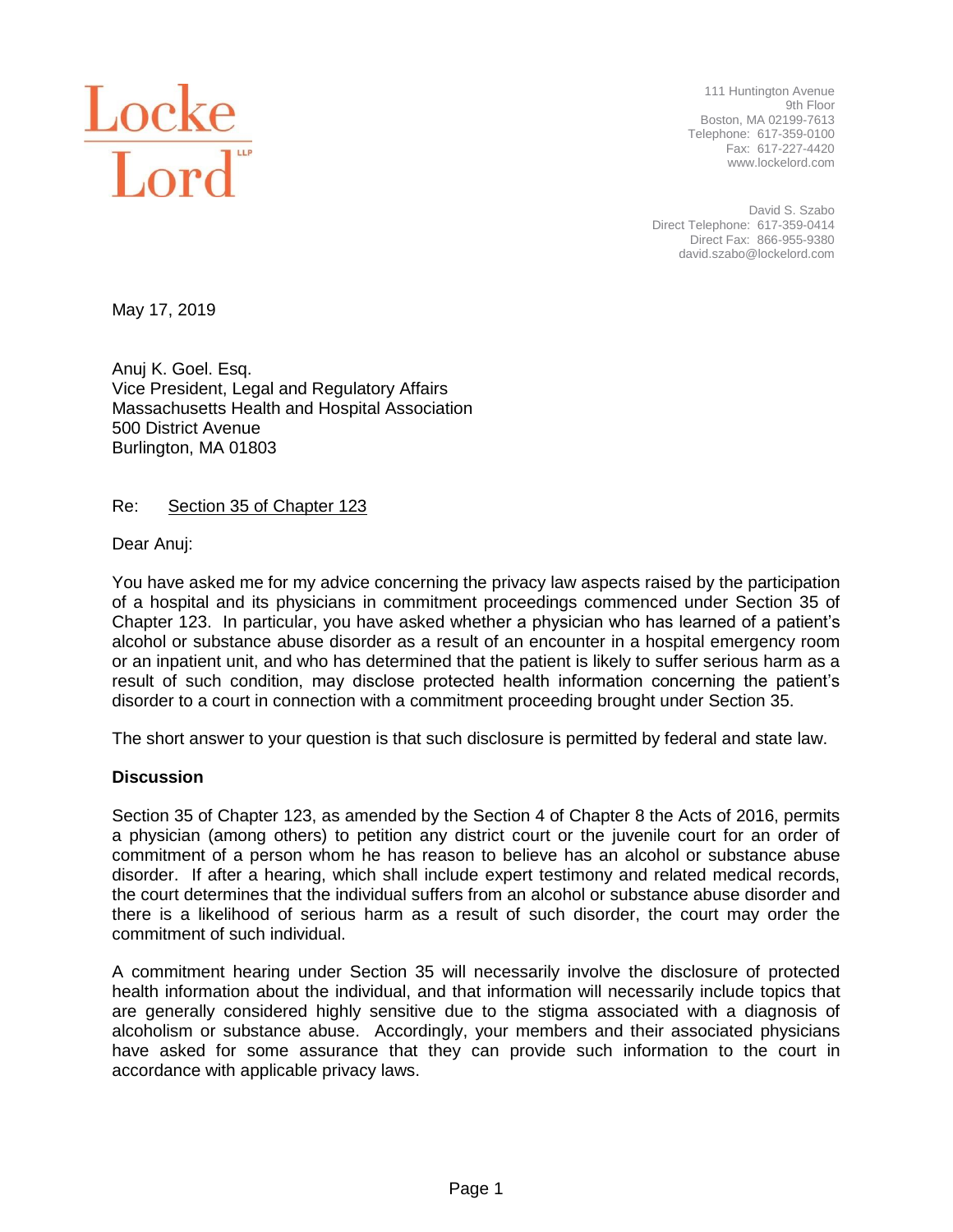## **Federal HIPAA Standards**

In this regard, I have reviewed the HIPAA privacy regulation, case law involving the privacy obligations of physicians, and, since social workers often practice in hospital emergency departments, the regulations governing the practice of licensed clinical social work.

The HIPAA privacy regulation, 45 C.F.R. 164.512(j) states, in relevant part:

(j) *Standard: Uses and disclosures to avert a serious threat to health or safety* (1) *Permitted disclosures.* A covered entity may, consistent with applicable law and standards of ethical conduct, use or disclose protected health information, if the covered entity, in good faith, believes the use or disclosure: (i)(A) Is necessary to prevent or lessen a serious and imminent threat to the health or safety of a person or the public; and (B) Is to a person or persons reasonably able to prevent or lessen the threat, including the target of the threat . . .

(4) *Presumption of good faith belief.* A covered entity that uses or discloses protected health information pursuant to paragraph  $(i)(1)$  of this section is presumed to have acted in good faith with regard to a belief described in paragraph  $(i)(1)(1)$  or  $(ii)$  of this section, if the belief is based upon the covered entity's actual knowledge or in reliance on a credible representation by a person with apparent knowledge or authority.

The disclosure of protected health information to a court in order to prevent "serious harm" is permitted by the privacy regulation.

The federal Office of Civil Rights ("OCR") has provided guidance on this point, as follows:

Q: What constitutes a "serious and imminent" threat that would permit a health care provider to disclose PHI to prevent harm to the patient, another person, or the public without the patient's authorization or permission?

A: HIPAA expressly defers to the professional judgment of health professionals in making determinations about the nature and severity of the threat to health or safety posed by a patient. OCR would not second guess a health professional's good faith belief that a patient poses a serious and imminent threat to the health or safety of the patient or others and that the situation requires the disclosure of patient information to prevent or lessen the threat. Health care providers may disclose the necessary protected health information to anyone who is in a position to prevent or lessen the threatened harm, including family, friends, caregivers, and law enforcement, without a patient's permission.

HIPAA should not be a barrier to a hospital's or physician's participation in the Section 35 process so long as they act in good faith.

As we have discussed, information gathered in the emergency department or medical surgical unit of a general services hospital is not subject to the federal regulations governing the privacy of substance abuse treatment records, 42 C.F.R. Part 2. Accordingly, I have not considered the application of these regulations to Section 35 proceedings. If the information to be submitted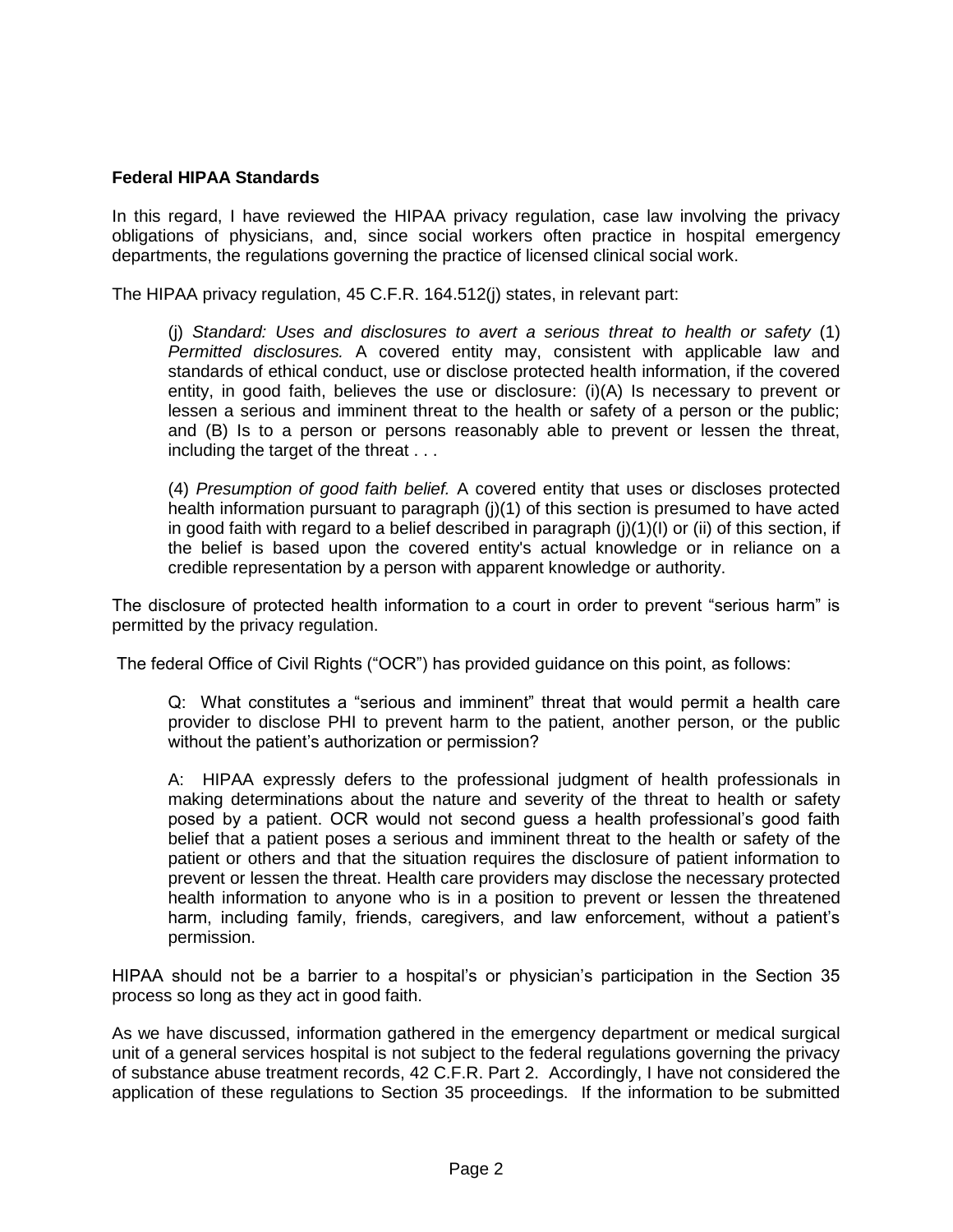has been received by the hospital from a substance abuse disorders treatment facility or a unit of the hospital that specializes in substance abuse treatment, then the Part 2 rules must be observed.

## **Massachusetts Privacy Laws**

All persons in Massachusetts have a right against the unreasonable, substantial or serious interference with their privacy. M.G.L. Ch. 214 § 1B. In my view, where a treating physician discloses information to prevent serious harm to the individual, a court would find that the disclosure was not unreasonable, and would find that such disclosure would not violate the privacy statute.

The leading case in Massachusetts on a physician's obligation to preserve the confidentiality of medical information is *Alberts v. Devine,* 395 Mass. 59 (1985). The Court in *Alberts* held:

In Massachusetts, the Legislature has demonstrated its recognition of a policy favoring confidentiality of medical facts by enacting G.L. c. 111, §§ 70 and 70E, to limit the availability of hospital records. Furthermore, G.L. c. 233, § 20B, creates an evidentiary privilege as to confidential communications between a psychotherapist and a patient. The fact that no such statutory privilege obtains with respect to physicians generally and their patients . . . does not dissuade us from declaring that in this Commonwealth all physicians owe their patients a duty, for violation of which the law provides a remedy, not to disclose without the patient's consent medical information about the patient, *except to meet a serious danger to the patient or to others.* [Citations omitted].

Given this exception, the Massachusetts common law rule set forth in *Alberts* should not prevent a physician from providing testimony as part of a proceeding under Section 35.

As noted by the Court in *Alberts*, Massachusetts has established a privilege for communications between a psychotherapist and a patient. This privilege has an exception for commitment proceedings, as follows:

(*a*) If a psychotherapist, in the course of his diagnosis or treatment of the patient, determines that the patient is in need of treatment in a hospital for mental or emotional illness or that there is a threat of imminently dangerous activity by the patient against himself or another person, and on the basis of such determination discloses such communication either for the purpose of placing or retaining the patient in such hospital, provided however that the provisions of this section shall continue in effect after the patient is in said hospital, or placing the patient under arrest or under the supervision of law enforcement authorities. M.G.L. c. 233 § 20B (a)

I note that an emergency room physician, for example, would not typically be a psychotherapist, but the existence of this exception underscores the ability of a physician to disclose confidential information to protect a patient from harm.

The regulations of the Board of Registration in Social Work are also instructive. These regulations expressly permit a licensed clinical social worker to disclose information as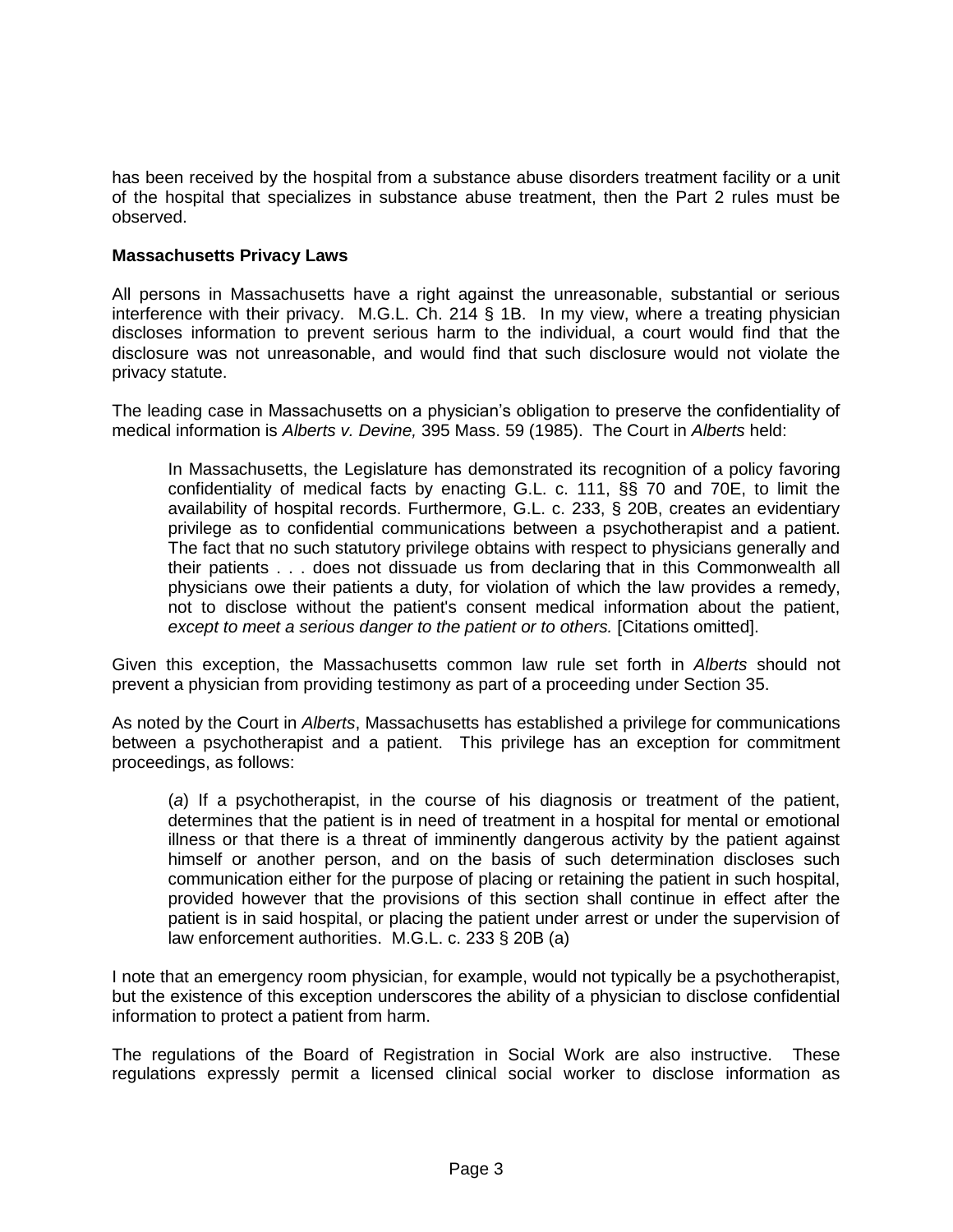necessary to prevent the client from harming himself. 258 CMR 22.04(2). The regulation states:

(2) Disclosure Necessary to Prevent Harm to Client. (a) A social worker may disclose client communications, information or records without the prior written consent of the client, to the extent authorized by 258 CMR  $22.04(2)(b)$  and (c), if: 1. The client's behavior creates a clear and present danger of harm to the client himself or herself; 2. The client has explicitly refused to voluntarily accept further appropriate treatment or services; 3. Disclosure of the communications, information or records is reasonably necessary to protect the safety of the client; and 4. The disclosure of client communications, information or records is limited to that authorized by 258 CMR 22.04(2)(b) and (c).

(b) In any situation where disclosure of client communications, information or records without the written consent of the client is authorized by 258 CMR 22.04(2)(a), if the social worker has a reasonable basis to believe that the client can be committed involuntarily to a hospital or other health care facility for appropriate treatment or services pursuant to M.G.L. c. 135, § 12, that social worker shall take all appropriate actions which are within the lawful scope of practice for his or her licensure level, as set forth in 258 CMR 12.00: Scope of Practice, to initiate proceedings for involuntary hospitalization of that client. In so doing, the social worker may disclose any and all client communications, information or records reasonably necessary to carry out his or her obligations under 258 CMR 22.04(2)(b).

(c) In any situation where disclosure of client communications, information or records without the written consent of the client is authorized by 258 CMR 22.04(2)(a), and whether or not the social worker has a reasonable basis to believe that the client can be committed involuntarily to a hospital or other health care facility for appropriate treatment or services pursuant to M.G.L. c. 135, § 12, the social worker may disclose client communications, information or records to members of the client's family or other individuals if, in the reasonable exercise of his or her professional judgment, the social worker believes that disclosure of the particular communications, information or records in question would assist in protecting the safety of the client.

It is clear that under state law, either a physician or a social worker may disclose otherwise privileged information pursuant to a proceeding under Section 35 to prevent a client from suffering serious harm.

## **Maintaining Confidentiality of Court Records**

The Association has been discussing the administration of this Section 35 commitment process with the judiciary. In this regard, I note that M.G.L., Chapter 123, Section 36A states, in relevant part:

All petitions for commitment, notices, orders of commitment and other commitment papers used in proceedings under sections one to eighteen and section thirty-five shall be private except in the discretion of the court. Each court shall keep a private docket of